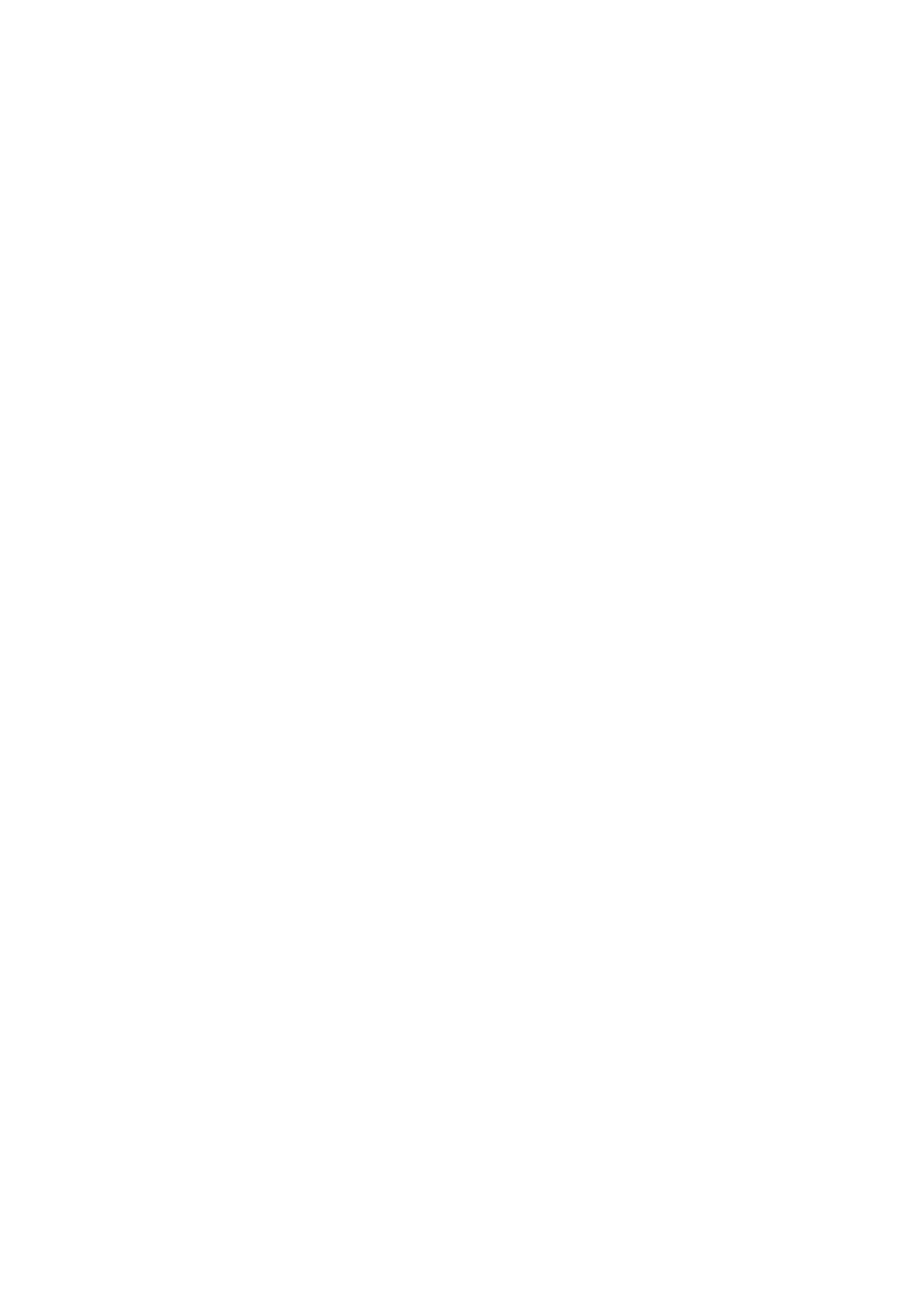## **CONTENTS**

| $2^{2}$        |                                                        |                 |  |  |
|----------------|--------------------------------------------------------|-----------------|--|--|
| 3.             | REVIEW PROCEDURES FOR THE KEPPEL IPTS                  | 10 <sup>1</sup> |  |  |
| 4 <sub>1</sub> |                                                        | 15              |  |  |
| 5 <sub>1</sub> | RECOMMENDATION BY THE DIRECTORS                        | 15              |  |  |
| 6.             |                                                        | 16              |  |  |
| 7 <sub>1</sub> | INTERESTS OF DIRECTORS AND/OR SUBSTANTIAL SHAREHOLDERS | 16              |  |  |
| 8.             | DIRECTORS' RESPONSIBILITY STATEMENT                    | 17              |  |  |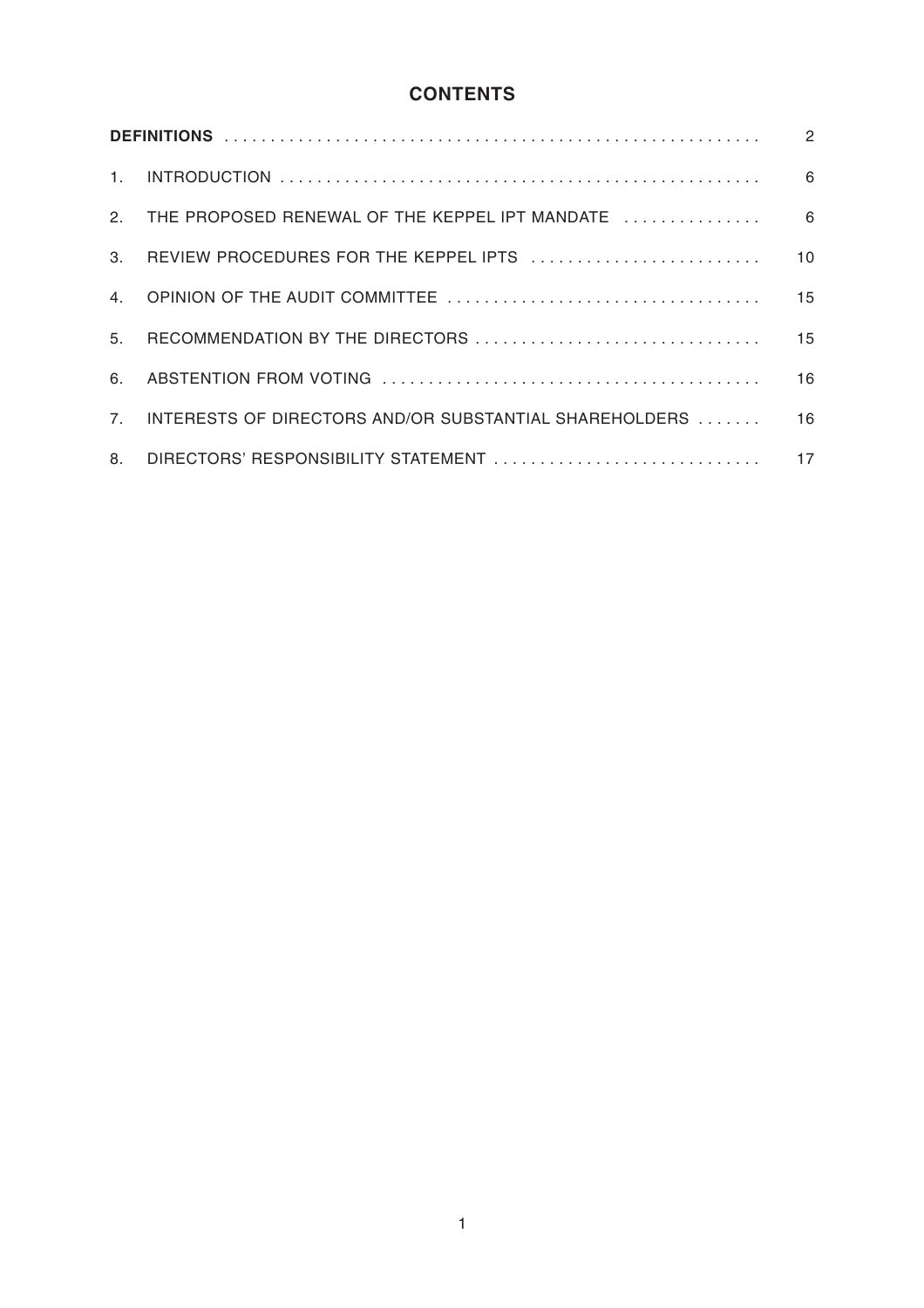## **DEFINITIONS**

| "2020 AGM"                |    | Has the meaning ascribed thereto in Section 2.1 of this<br>Appendix                                                                                                                                        |  |  |
|---------------------------|----|------------------------------------------------------------------------------------------------------------------------------------------------------------------------------------------------------------|--|--|
| "2021 AGM"                | ÷  | Has the meaning ascribed thereto in Section 1.1 of this<br>Appendix                                                                                                                                        |  |  |
| "Act"                     | ÷  | The Companies Act (Cap 50) of Singapore, as amended,<br>varied or supplemented from time to time                                                                                                           |  |  |
| "AGM"                     | ÷  | The annual general meeting of the Company                                                                                                                                                                  |  |  |
| "Audit Committee"         |    | The audit committee of the Company, comprising Mr Tan<br>Soo Kiat as Chairman, Dr Ong Seh Hong, Ms Lee Kim Lian<br>Juliana and Mr Henry Tan Song Kok as members as at the<br>date of this Appendix         |  |  |
| "Board"                   | ÷. | The board of Directors of the Company                                                                                                                                                                      |  |  |
| "CDP"                     | ÷  | The Central Depository (Pte) Limited                                                                                                                                                                       |  |  |
| "Chief Marketing Officer" | ÷  | The Chief Marketing Officer of the Group, or such key<br>executive holding similar position or performing similar<br>roles and responsibilities (regardless of the actual title of<br>such key executive). |  |  |
| "Company"                 | ÷. | Dyna-Mac Holdings Ltd.                                                                                                                                                                                     |  |  |
| "control"                 | ÷  | The capacity to dominate decision-making, directly or<br>indirectly, in relation to the financial or operating policies of<br>a company                                                                    |  |  |
| "controlling shareholder" |    | A person who:                                                                                                                                                                                              |  |  |
|                           |    | holds directly or indirectly 15% or more of the total<br>(a)<br>number of issued shares excluding treasury shares in<br>a company; or                                                                      |  |  |
|                           |    | (b)<br>in fact exercises control over the company                                                                                                                                                          |  |  |
| "Directors"               |    | The directors of the Company for the time being                                                                                                                                                            |  |  |
| "EGM"                     |    | An extraordinary general meeting of the Company                                                                                                                                                            |  |  |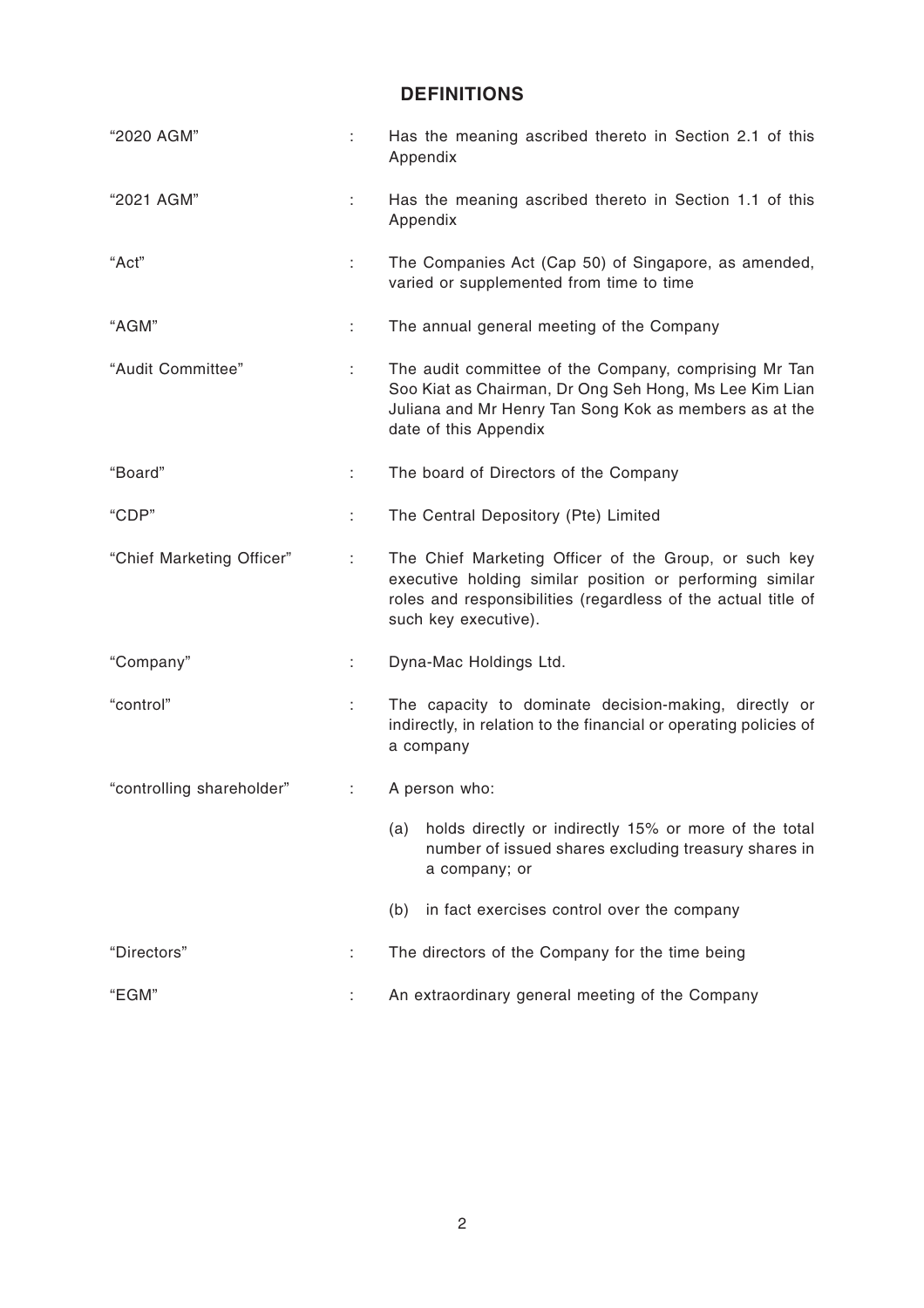| "entity at risk"                         | Means:<br>÷ |                                                                                                                                                                                                                                      |  |  |
|------------------------------------------|-------------|--------------------------------------------------------------------------------------------------------------------------------------------------------------------------------------------------------------------------------------|--|--|
|                                          |             | (i)<br>the Company;                                                                                                                                                                                                                  |  |  |
|                                          |             | (ii)<br>a subsidiary of the Company that is not listed on the<br>SGX-ST or an approved exchange; or                                                                                                                                  |  |  |
|                                          |             | (iii) an associated company of the Company that is not<br>listed on the SGX-ST or an approved exchange,<br>provided that the Group, or the Group and its<br>interested person(s), has or have control over the<br>associated company |  |  |
| "FPSO"                                   | ÷           | A floating, production, storage and offloading vessel used<br>by offshore oil and gas industry for the production, storage<br>and offloading of oil and gas from offshore oil and gas fields                                         |  |  |
| "FSO"                                    |             | A floating, storage and offloading vessel used by offshore<br>oil and gas industry for the storage and offloading of oil and<br>gas from offshore oil and gas fields                                                                 |  |  |
| "FY"                                     | ÷           | Financial year ended or ending 31 December, as the case<br>may be                                                                                                                                                                    |  |  |
| "Group"                                  | ÷           | The Company and its subsidiaries                                                                                                                                                                                                     |  |  |
| "Group Financial<br>Controller"          | ÷           | The group financial controller of the Group                                                                                                                                                                                          |  |  |
| "Independent Directors"                  | ÷           | Directors of the Company who are independent for the<br>purposes of the Keppel IPT Mandate                                                                                                                                           |  |  |
| "Independent<br>Shareholders"            |             | The Shareholders other than KSI, any other Keppel<br>Interested Persons and any Shareholder who is an<br>interested person and is interested in the Keppel IPT<br>Mandate                                                            |  |  |
| "interested persons"                     | ÷.          | A Director, Chief Executive Officer, or controlling<br>shareholder of the Company, or an associate (as defined in<br>the Listing Manual) of any such Director, Chief Executive<br>Officer, or controlling shareholder                |  |  |
| "interested person<br>$transaction(s)$ " |             | Interested person transactions (within the meaning of<br>Chapter 9 of the Listing Manual) entered or to be entered<br>between an entity at risk and an interested person                                                             |  |  |
| "KCL"                                    |             | <b>Keppel Corporation Limited</b>                                                                                                                                                                                                    |  |  |
| "Keppel Interested Person"               |             | Has the meaning ascribed thereto in Section 2.4 of this<br>Appendix                                                                                                                                                                  |  |  |
| "Keppel IPT Mandate"                     | ÷           | Has the meaning ascribed thereto in Section 2.1 of this<br>Appendix                                                                                                                                                                  |  |  |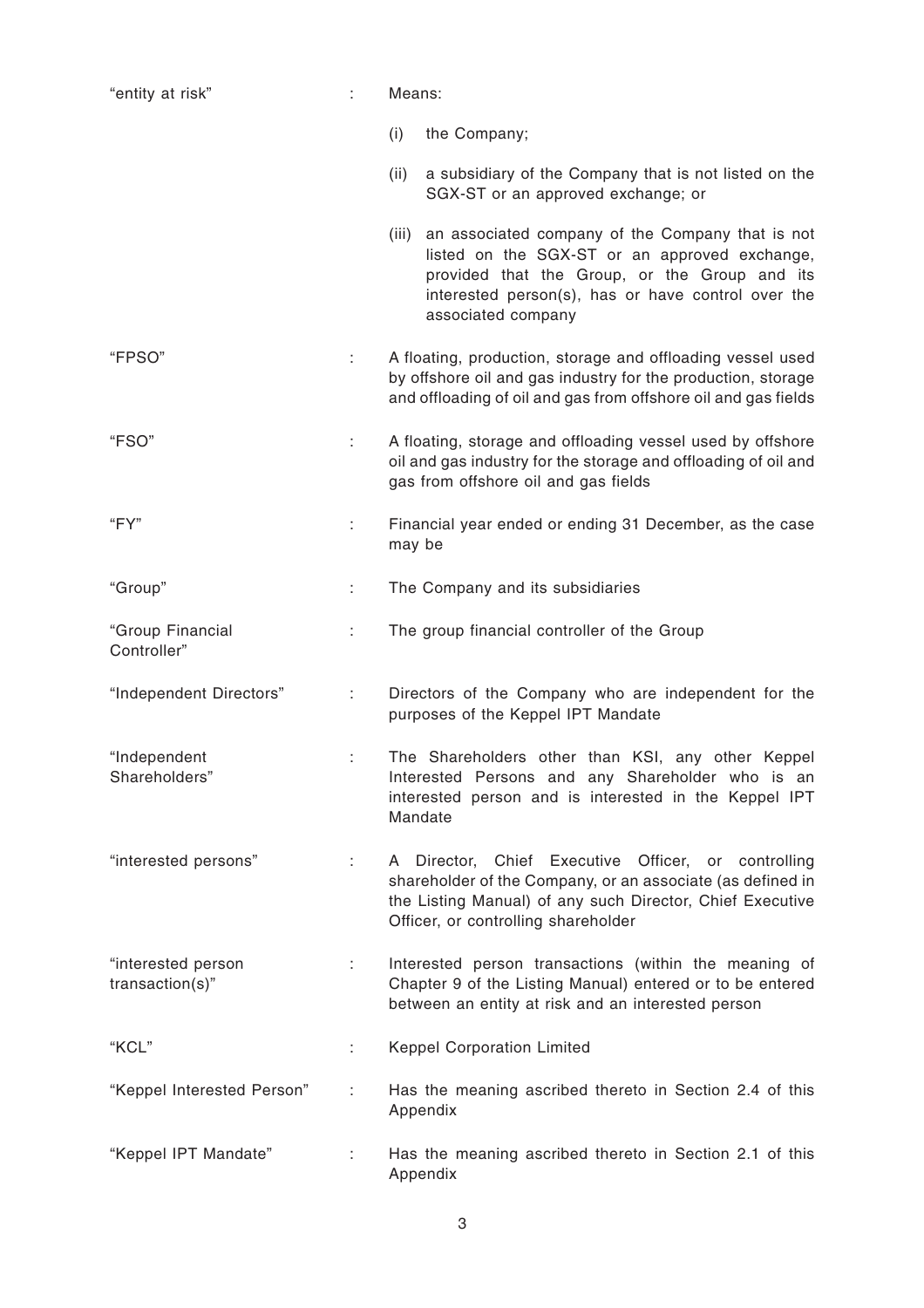| "Keppel IPTs"             | ÷. | Has the meaning ascribed thereto in Section 2.1 of this<br>Appendix                                                                                                                                              |  |  |  |
|---------------------------|----|------------------------------------------------------------------------------------------------------------------------------------------------------------------------------------------------------------------|--|--|--|
| "Keppel Group"            |    | KCL and its subsidiaries and any associate company in<br>which KCL and/or its subsidiaries hold, directly or<br>indirectly, an interest of 30% or more                                                           |  |  |  |
| "KOM"<br>÷.               |    | Keppel Offshore & Marine Limited                                                                                                                                                                                 |  |  |  |
| "KSI"<br>÷                |    | <b>KS Investments Pte Ltd</b>                                                                                                                                                                                    |  |  |  |
| "KSL"                     |    | Keppel Shipyard Limited                                                                                                                                                                                          |  |  |  |
| "Latest Practicable Date" |    | The latest practicable date prior to the printing of this<br>Appendix, being 6 April 2021                                                                                                                        |  |  |  |
| "Listing Manual"          |    | The Listing Manual of the SGX-ST, as may be amended,<br>varied or supplemented from time to time                                                                                                                 |  |  |  |
| "Module Business"<br>÷.   |    | The business of fabrication and assembly of topside<br>modules for FPSO and FSO                                                                                                                                  |  |  |  |
| "Notice of 2021 AGM"      |    | Has the meaning ascribed thereto in Section 1.1 of this<br>Appendix                                                                                                                                              |  |  |  |
| "NTA"                     | ÷  | Net tangible assets                                                                                                                                                                                              |  |  |  |
| "Securities Account"<br>÷ |    | A securities account held directly with the CDP                                                                                                                                                                  |  |  |  |
| "SGX-ST"<br>÷             |    | Singapore Exchange Securities Trading Limited                                                                                                                                                                    |  |  |  |
| "Share"<br>÷              |    | An ordinary share in the issued share capital of the<br>Company                                                                                                                                                  |  |  |  |
| "Shareholders"<br>÷       |    | Registered holders of Shares except where the registered<br>holder is CDP, the term "Shareholders" shall, where the<br>context admits, mean the Depositors whose Securities<br>Accounts are credited with Shares |  |  |  |
|                           |    |                                                                                                                                                                                                                  |  |  |  |
| "Substantial Shareholder" | ÷  | A person (including a corporation) who holds directly or<br>indirectly 5% or more of the total issued voting Shares                                                                                              |  |  |  |
| "yard facilities"         | ÷  | Has the meaning ascribed thereto in Section 2.1(c) of this<br>Appendix                                                                                                                                           |  |  |  |
| $``\%"$                   | ÷. | Percentage or per centum                                                                                                                                                                                         |  |  |  |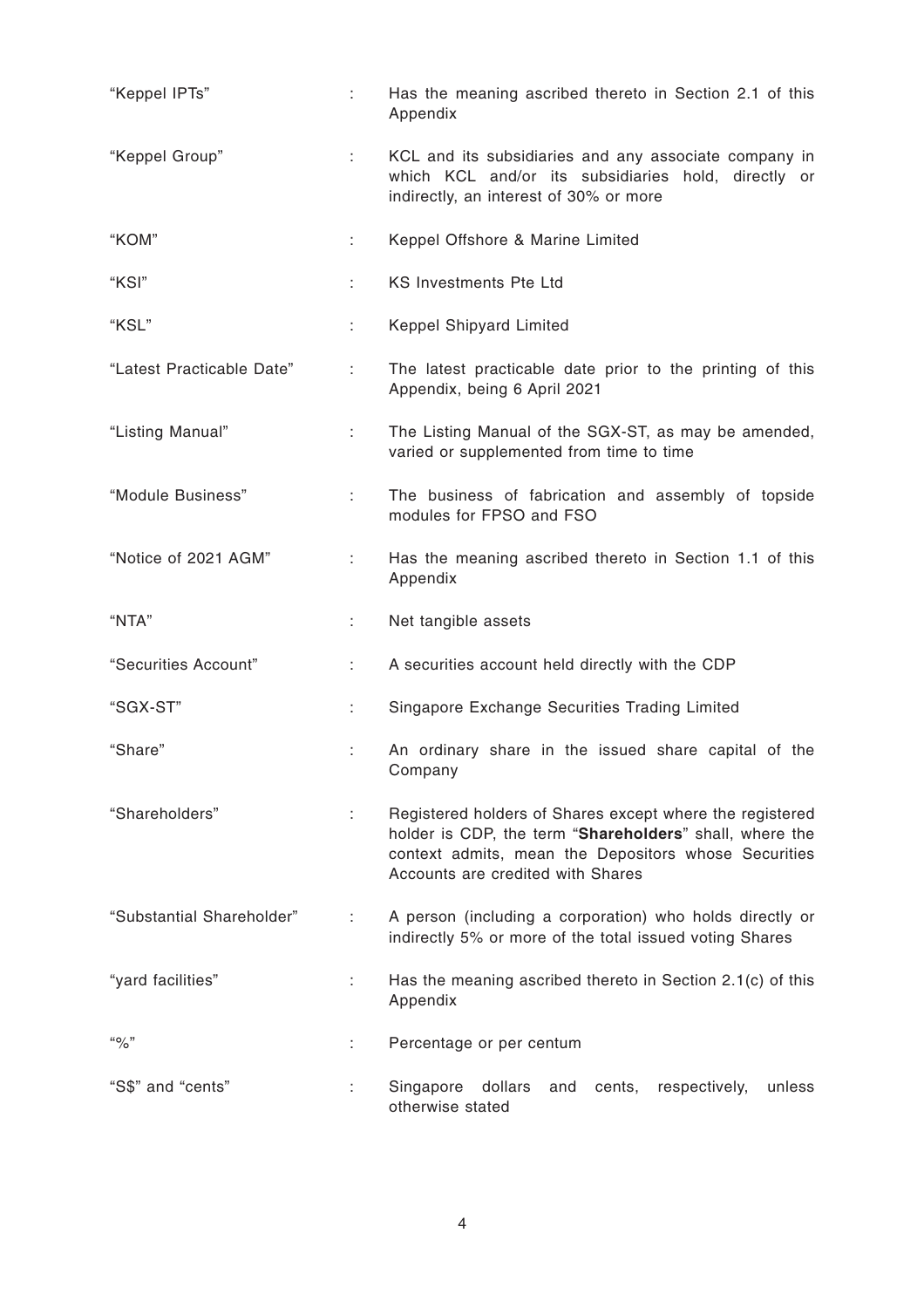The terms "subsidiary" and "substantial shareholder" shall have the meanings ascribed to them in Sections 5 and 81 of the Act, respectively, and the terms "Depositor", "Depository Agent" and "Depository Register" shall have the meanings ascribed to them in Section 81 of the Securities and Futures Act.

Words importing the singular shall, where applicable, include the plural and vice versa. Words importing the masculine gender shall, where applicable, include the feminine and neuter genders and vice versa. References to persons, where applicable, shall include corporations.

Any reference in this Appendix to any enactment is a reference to that enactment as for the time being amended or re-enacted. Any term defined under the Act or the Listing Manual or any statutory modification thereof and used in this Appendix shall, where applicable, have the same meaning assigned to it under the Act or the Listing Manual or any statutory modification thereof, as the case may be, unless otherwise provided.

Any discrepancies in the tables included in this Appendix between the listed amounts and the totals thereof are due to rounding. Accordingly, figures shown as totals in certain tables in this Appendix may not be an arithmetic aggregation of the figures that precede them.

Any reference to a time of day and date in this Appendix shall be a reference to Singapore time and date respectively, unless otherwise stated.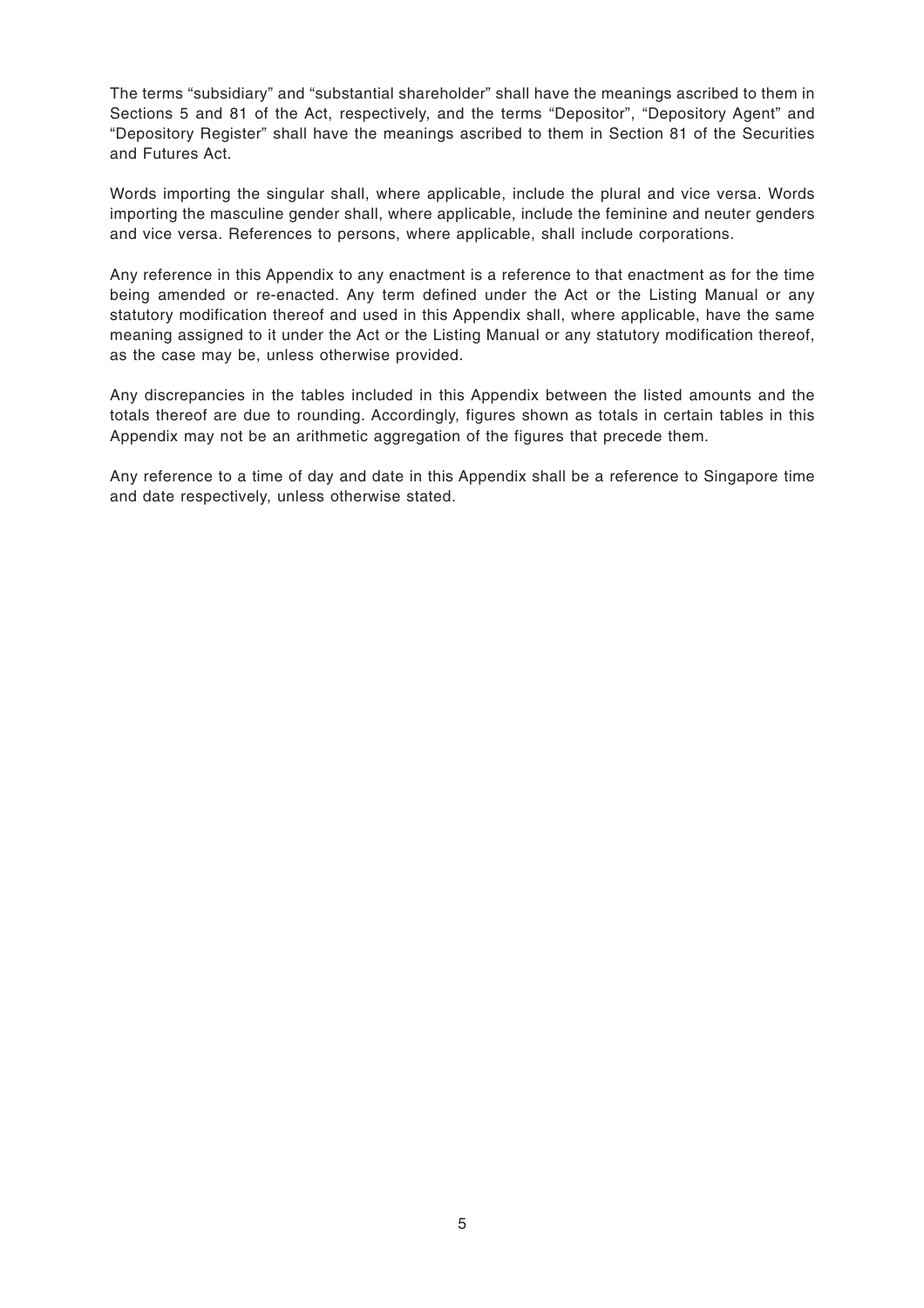## **DYNA-MAC HOLDINGS LTD.**

(Company Registration No. 200305693E) (Incorporated in the Republic of Singapore)

## **Directors**

Lim Ah Cheng (Executive Director and Chief Executive Officer) Lim Tjew Yok (Executive Director and Chief Operating Officer) Lim Rui Ping (Non-Executive Director) Tan Soo Kiat (Lead Independent Director) Dr Ong Seh Hong (Independent Director) Lee Kim Lian Juliana (Independent Director) Henry Tan Song Kok (Independent Director) Teo Boon Hwee (Alternate Director to Lim Rui Ping)

7 April 2021

To: The Shareholders of Dyna-Mac Holdings Ltd.

Dear Sir/Madam

## **1. INTRODUCTION**

- 1.1 The Board refers to the Notice of Annual General Meeting of the Company dated 7 April 2021 ("**Notice of 2021 AGM**") convening the AGM of the Company to be held by way of electronic means on Thursday, 29 April 2021 ("**2021 AGM**") at 3.30 pm, and Ordinary Resolution No. 7 under the heading "Special Business" set out in the Notice of AGM.
- 1.2 The purpose of this Letter to the Shareholders, together with the Company's annual report for the financial year ended 31 December 2020, is to provide Independent Shareholders with relevant information pertaining to the renewal of the Keppel IPT Mandate as interested person transactions, and to seek Independent Shareholders' approval for the resolutions relating to the same.

## **2. THE PROPOSED RENEWAL OF THE KEPPEL IPT MANDATE**

## 2.1 Background

At an EGM of the Company held on 11 September 2011, the Independent Shareholders of the Company approved a mandate ("**Keppel IPT Mandate**") to enable the Group to, in the ordinary course of business and from time to time, enter into transactions with KSL and/or other members of the Keppel Group relating to:

- (a) supply and procurement of raw materials and manpower to and/or from the Keppel Group;
- (b) subcontract of project works to and/or from the Keppel Group; and/or
- (c) rental of yard, equipment and/or machinery (collectively, "**yard facilities**") to and/or from the Keppel Group,

(collectively, "**Keppel IPTs**"). Approval for the renewal of the Keppel IPT Mandate was subsequently obtained from Independent Shareholders in succeeding AGMs convened by the Company, the last of which was the AGM held on 25 June 2020 ("**2020 AGM**"). Particulars of the Keppel IPT Mandate and the Keppel IPTs were set out in the Appendix to Notice of the 2020 AGM dated 10 June 2020.

## **Registered Office**

59 Gul Road Singapore 629354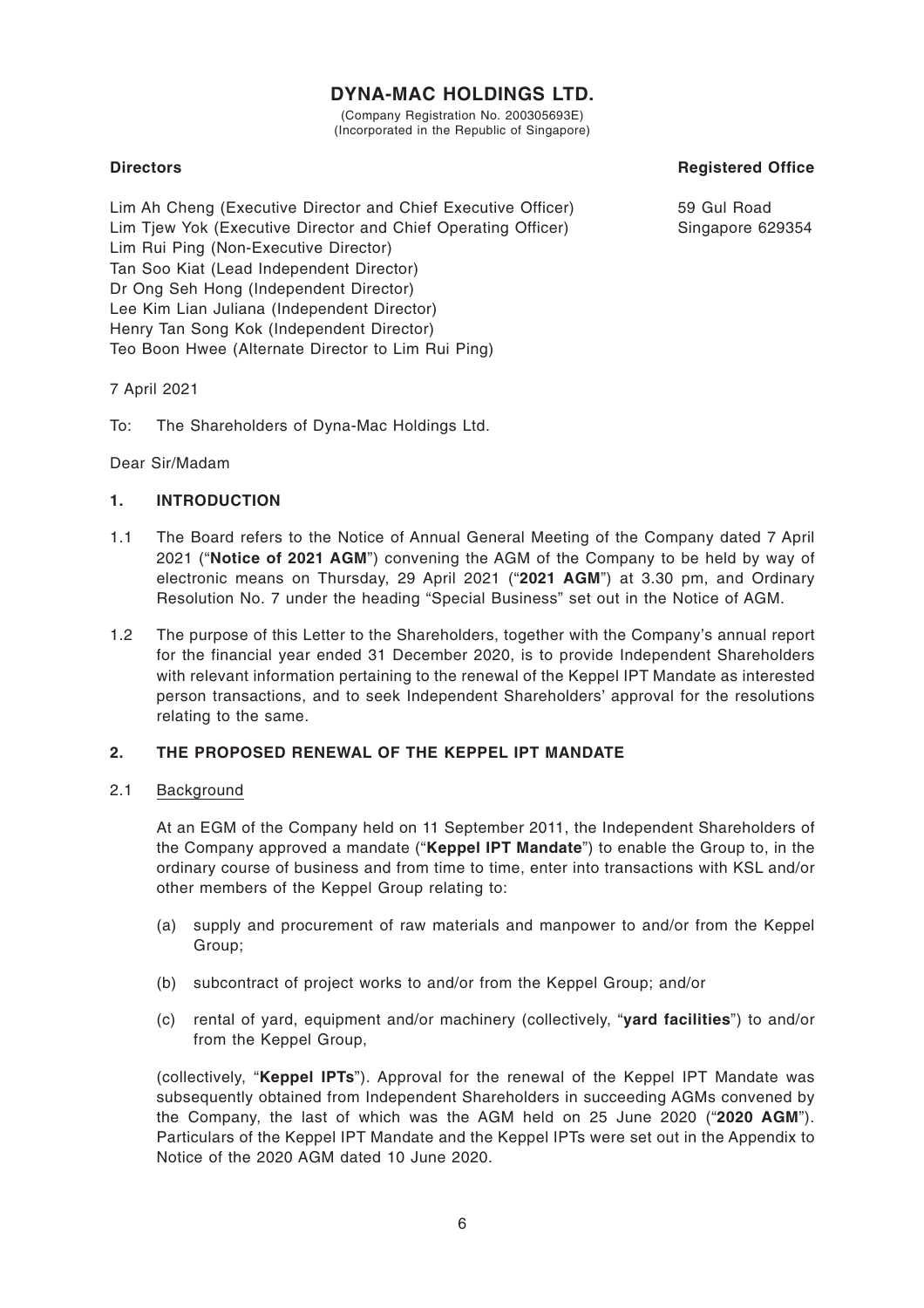## 2.2 Proposed Renewal of the Keppel IPT Mandate

The Keppel IPT Mandate was expressed to take effect until the conclusion of the next AGM of the Company, being the 2021 AGM which is scheduled to be held by way of electronic means on Thursday, 29 April 2021. Pursuant to Chapter 9 of the Listing Manual, the Company will seek Independent Shareholders' approval for the proposed renewal of the Keppel IPT Mandate.

The proposed renewal of the Keppel IPT Mandate will enable the Company and the Group, in their ordinary course of business to enter into Keppel IPTs with specified classes of interested persons as set out in Section 2.5 of this Appendix.

Save as set out above, there is no change to the scope of the Keppel IPT Mandate, the entities at risk and interested persons in the proposed renewal of the Keppel IPT Mandate.

#### 2.3 Information on Interested Person

KSI is wholly-owned subsidiary of KOM, which is in turn a wholly-owned subsidiary of KCL. KSI is a controlling shareholder of the Company. As at the Latest Practicable Date, KSI holds 250,000,000 Shares representing approximately 24.43% of the total issued Shares of the Company.

Pursuant to Chapter 9 of the Listing Manual, for so long as KSI or any other member of the Keppel Group remains a controlling shareholder of the Company and a subsidiary within the Keppel Group, the members of the Keppel Group will be deemed an "interested person", and any transaction with a member of the Keppel Group will be deemed an "interested person transaction".

#### 2.4 Scope of the Keppel IPT Mandate

The Keppel IPT Mandate (as modified) will cover the Keppel IPTs entered into between entities within the Group and entities within the Keppel Group ("**Keppel Interested Person**") in the normal course of their business operations which are of a revenue or trading nature.

The Keppel IPT Mandate will not cover any transaction by a company in the Group with a Keppel Interested Person that is below S\$100,000 in value as the threshold and aggregation requirements of Chapter 9 of the Listing Manual would not apply to such transactions.

Transactions with interested persons (including the Keppel Interested Persons) that do not fall within the ambit of the Keppel IPT Mandate will be subject to the relevant provisions of Chapter 9 of the Listing Manual and/or other applicable provisions of the Listing Manual.

#### 2.5 Classes of Interested Persons

The Keppel IPT Mandate will apply to Keppel IPTs that are carried out between (i) any member of the Group, with (ii) any Keppel Interested Person.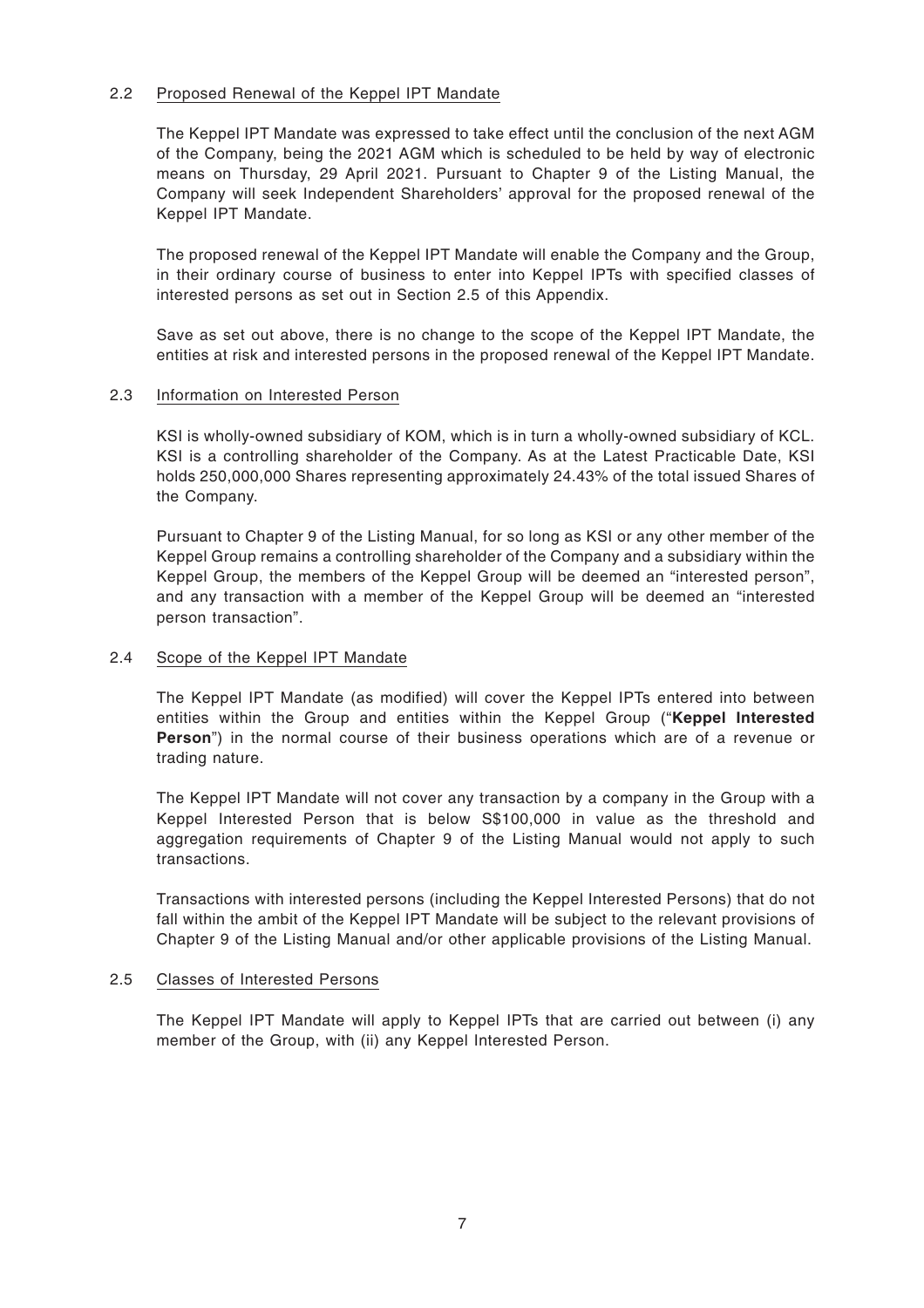### 2.6 Rationale for and benefits of the Keppel IPT Mandate

(a) Supply and procurement of raw materials and manpower to and/or from the Keppel Group and rental of yard facilities to and/or from the Keppel Group

The Group's industry is labour intensive and dependent on the supply and availability of raw materials and availability of yard facilities.

The Keppel Group bulk purchases the raw materials required for its operations. To take advantage of the favourable pricing which the Keppel Group may obtain from suppliers, the Group may, from time to time, procure raw materials through the Keppel Group.

In respect of works that the Keppel Group subcontracts to the Group, the Group may procure the raw materials from its own suppliers and charge the Keppel Group for the purchases. A handling fee will be imposed by the Group for such purchases made on behalf of the Keppel Group. The handling fee is charged based on a percentage of the value of such purchases handled by the Group. The percentage charged varies on a case by case basis.

As yard facilities and manpower are limited in Singapore, the Group would occasionally lease, rent or procure yard facilities and/or manpower from other parties, including the Keppel Group. The Group may also secure yard facilities and/or manpower from other parties, including the Keppel Group, to support and facilitate projects in locations or regions where the Group has limited resources. Additionally, to ensure that its resources are fully utilised, the Group may lease or supply yard facilities and/or manpower to the Keppel Group to support and facilitate the Keppel Group's operations.

(b) Subcontracting of projects to and/or from the Keppel Group

Depending on scope and location of projects and the expertise required, the Group may, from time to time, subcontract part of its existing or potential projects to other parties, including the Keppel Group. This will ensure that the Group would have the support and capability to secure potential projects which may otherwise be outside its business and expertise.

It will also be beneficial to the Group to accept a subcontract from the Keppel Interested Persons if a project awarded by the Keppel Interested Person offers the similar terms (taking into consideration, inter alia, the contract value, profit margin, potential for future repeat business, project scheduling as well as availability of other potential contracts) compared to other available projects.

It is anticipated that the Group would, in the ordinary course of its business, enter into the Keppel IPTs. It is likely that such transactions will occur with some degree of frequency and could arise at any time. Among other things, the Keppel IPT Mandate will benefit the Group, as the Group will have access to competitive quotes from the Keppel Interested Persons in addition to obtaining quotes from, or transacting with, unrelated third parties. Given that the Group may, from time to time, be appointed as the subcontractor of the Keppel Group, the Keppel IPT Mandate would also allow the Group to enter into transactions in connection with projects subcontracted by the Keppel Group, and vice versa.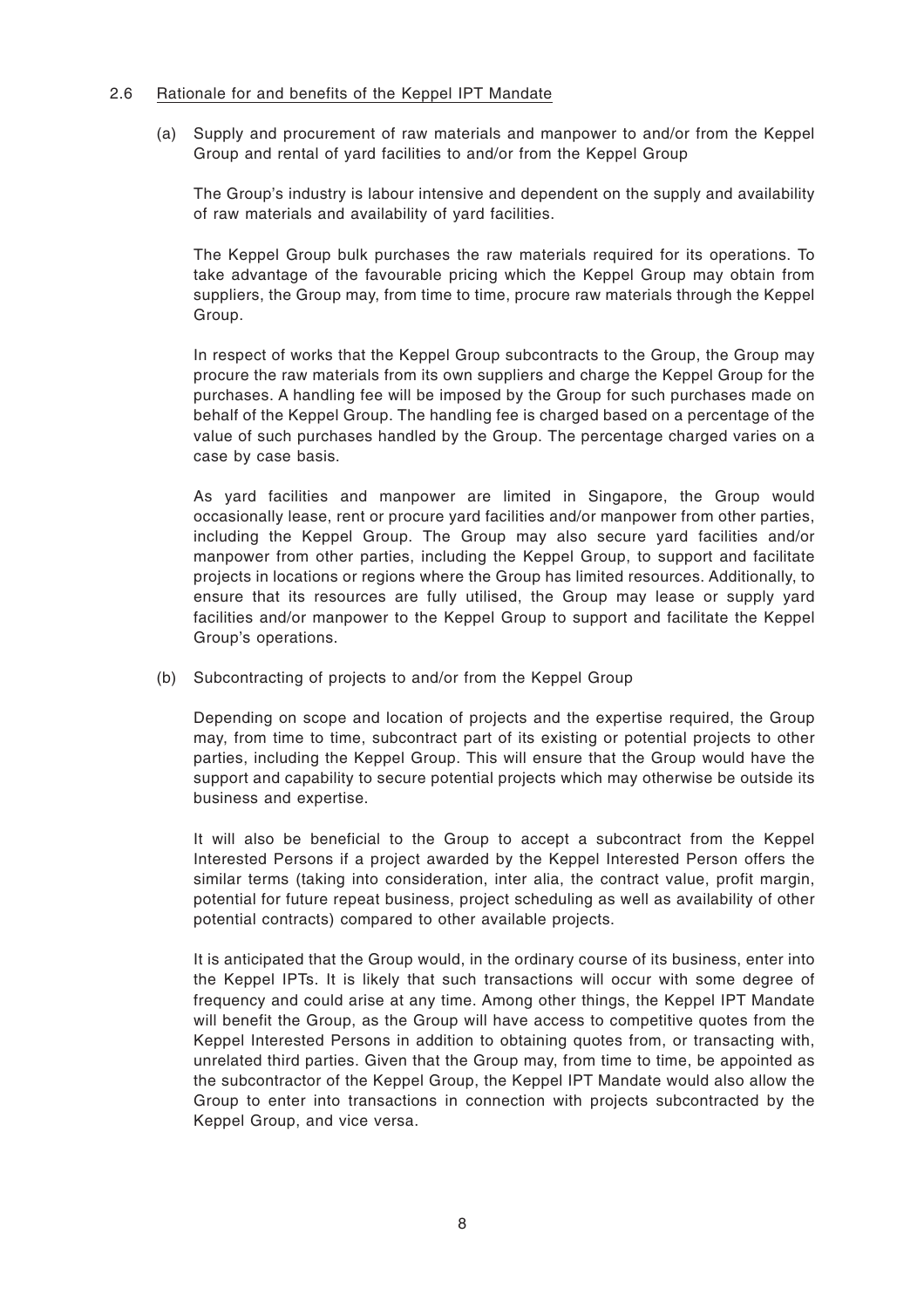In view of the time-sensitive nature of commercial transactions, it would be advantageous to the Company to obtain the Keppel IPT Mandate to enter into Keppel IPTs, provided that all Keppel IPTs are carried out on normal commercial terms and are not prejudicial to the interests of the Company and its minority Shareholders. The Keppel IPT Mandate (if approved and renewed on an annual basis) will eliminate, among others, the need for the Company to convene separate general meetings on each occasion to seek Independent Shareholders' approval as and when potential Keppel IPTs arise. This will reduce substantially the administrative time, inconvenience and expenses associated with the convening of such meetings, without compromising its corporate objectives and adversely affecting its business opportunities.

### 2.7 Expiry and Renewal of the Keppel IPT Mandate

If approved by Independent Shareholders at the 2021 AGM, the Keppel IPT Mandate will take effect from the date of receipt of Independent Shareholders' approval, and will (unless revoked or varied by the Company in a general meeting) continue to be in force until the next AGM or the expiration of the period within which the next AGM is required by law to be held, whichever is the earlier, and will apply to Keppel IPTs entered into from the date of receipt of Independent Shareholders' approval. Approval from Independent Shareholders will be sought for the renewal of the Keppel IPT Mandate at each subsequent AGM, subject to review by the Audit Committee of its continued application to the Keppel IPTs.

## 2.8 Disclosure

Pursuant to Chapter 9 of the Listing Manual, the Company will disclose in its annual report the aggregate value of the Keppel IPTs conducted under the Keppel IPT Mandate during the financial year, and in the annual reports for the subsequent financial years during which the Keppel IPT Mandate is in force.

In addition, the Company will announce the aggregate value of the Keppel IPTs conducted pursuant to the Keppel IPT Mandate for the financial periods which it is required to report on within the time required for the announcement of such report. These disclosures will be in the form set out in the Listing Manual.

#### 2.9 Independent Shareholders' Approval

Pursuant to Rule 920 of the Listing Manual, a general mandate from Shareholders may be sought for recurrent transactions of a revenue or trading nature or those necessary for its day-to-day operations such as the purchase and sale of supplies and materials, but not in respect of the purchase or sale of assets, undertakings or businesses. Such a general mandate is subject to annual renewal.

Therefore approval of the Independent Shareholders is sought at the 2021 AGM for the renewal of the Keppel IPT Mandate.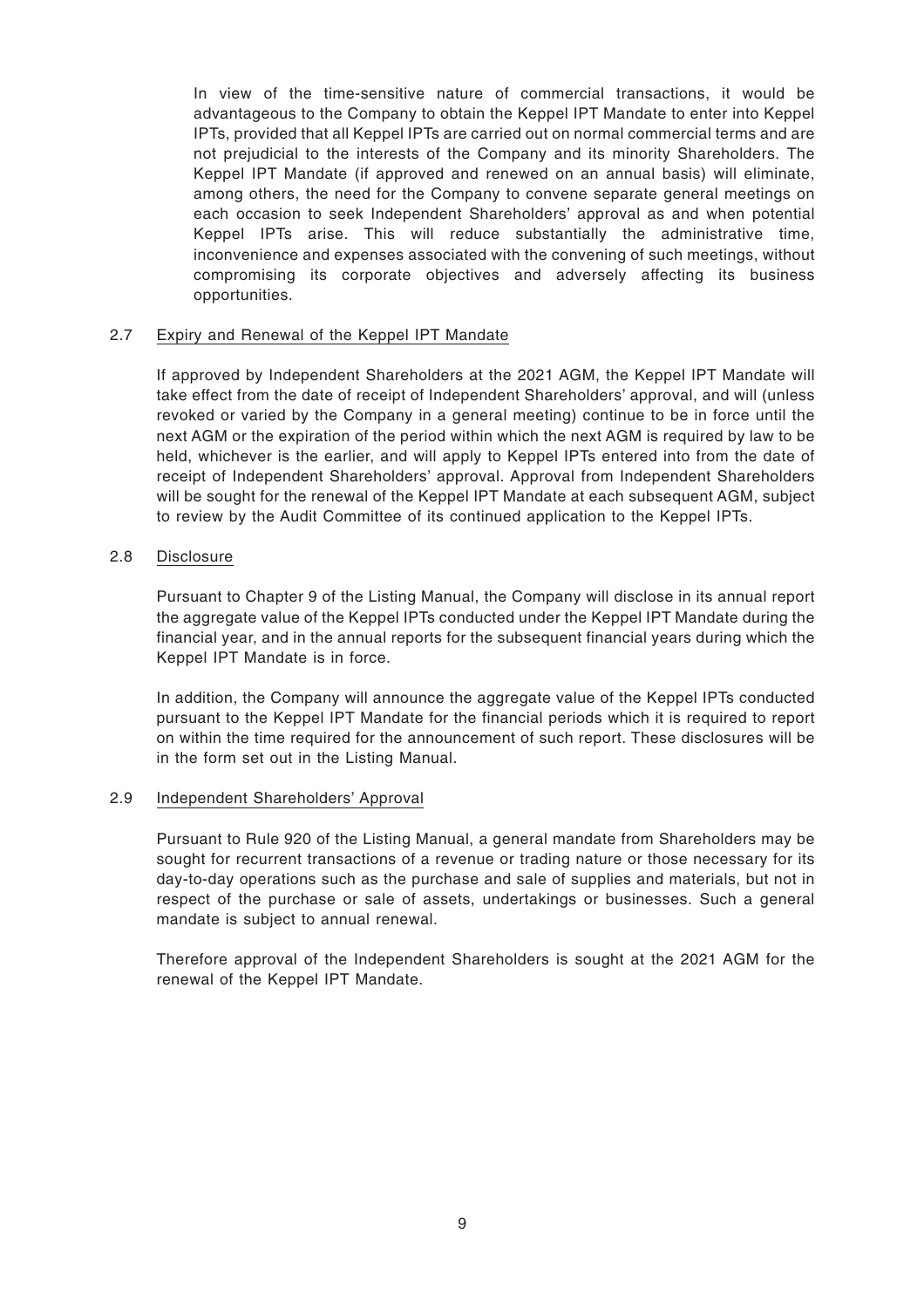## **3. REVIEW PROCEDURES FOR THE KEPPEL IPTS**

3.1 Prior to entering into any contract or transaction with the Keppel Group in connection with a Keppel IPT, the relevant employee or Audit Committee (as the case maybe) shall follow certain review procedures as set out below in Sections 3.2 to 3.3:

## 3.2 Review of price and terms

- A. Subcontract of project works from the Keppel Group
- (i) A senior commercial manager or other employee of the Group with an equivalent designation (with no interest, direct or indirect, in the Keppel IPTs) and who is familiar with the terms and complexity of contracts of similar nature to that of Keppel IPTs, shall compare the terms of the Keppel IPTs against the terms of at least two (2) other similar contracts entered into with unrelated third parties. The comparison will be based on whether (i) the price that the Group can obtain for its work to be completed under the contract with the Keppel Group is not lower than that charged to unrelated third parties; and (ii) the terms of the contract with the Keppel Group is not less favourable to the Group than that entered into with unrelated third parties.
- (ii) In evaluating the price of the contract with the Keppel Group, the Group's usual business practices and policies shall be taken into consideration, to ensure that the price to be received or the margin that can be earned under the contract is consistent and/or not less favourable than those similar type of transactions or contracts between the Group and unrelated third parties.
- (iii) In evaluating the terms of the contract entered with the Keppel Group, the Group's template contract shall be taken into consideration, to ensure that the terms are not less favourable than that of the template contract. All pertinent factors shall also be taken into consideration, including but not limited to delivery milestones, payment milestones, size of the transaction or contract, customer's credit standing, potential for future repeat business and availability of other potential contracts with unrelated third parties.
- (iv) The Chief Marketing Officer of the Group will prepare a recommendation paper to enter into contract, with the Keppel Group, supported by:
	- (a) the evaluation of the price and terms performed by the senior commercial manager in parts (i), (ii) and (iii) above;
	- (b) a budget which projects gross revenue, expenditure, gross operating profit, and profit margin that can be obtained from the contracts with Keppel Group; and
	- (c) any other available contracts or transactions that can be signed or secured with unrelated third parties which can be completed at a higher margin.
- (v) In the event the Chief Marketing Officer of the Group determines that it is not possible to carry out the abovementioned procedures in parts (i), (ii) and (iii) due to no similar or comparable contracts or transactions for comparison, the Group shall refer to the Audit Committee and the Audit Committee will determine whether the price and terms are fair and reasonable and consistent with the Group's usual business practices. A Director of the Company, if any, who is nominated by any member of the Keppel Group to the Board of the Company will not participate in the review and approval of the transactions under the Keppel IPT Mandate.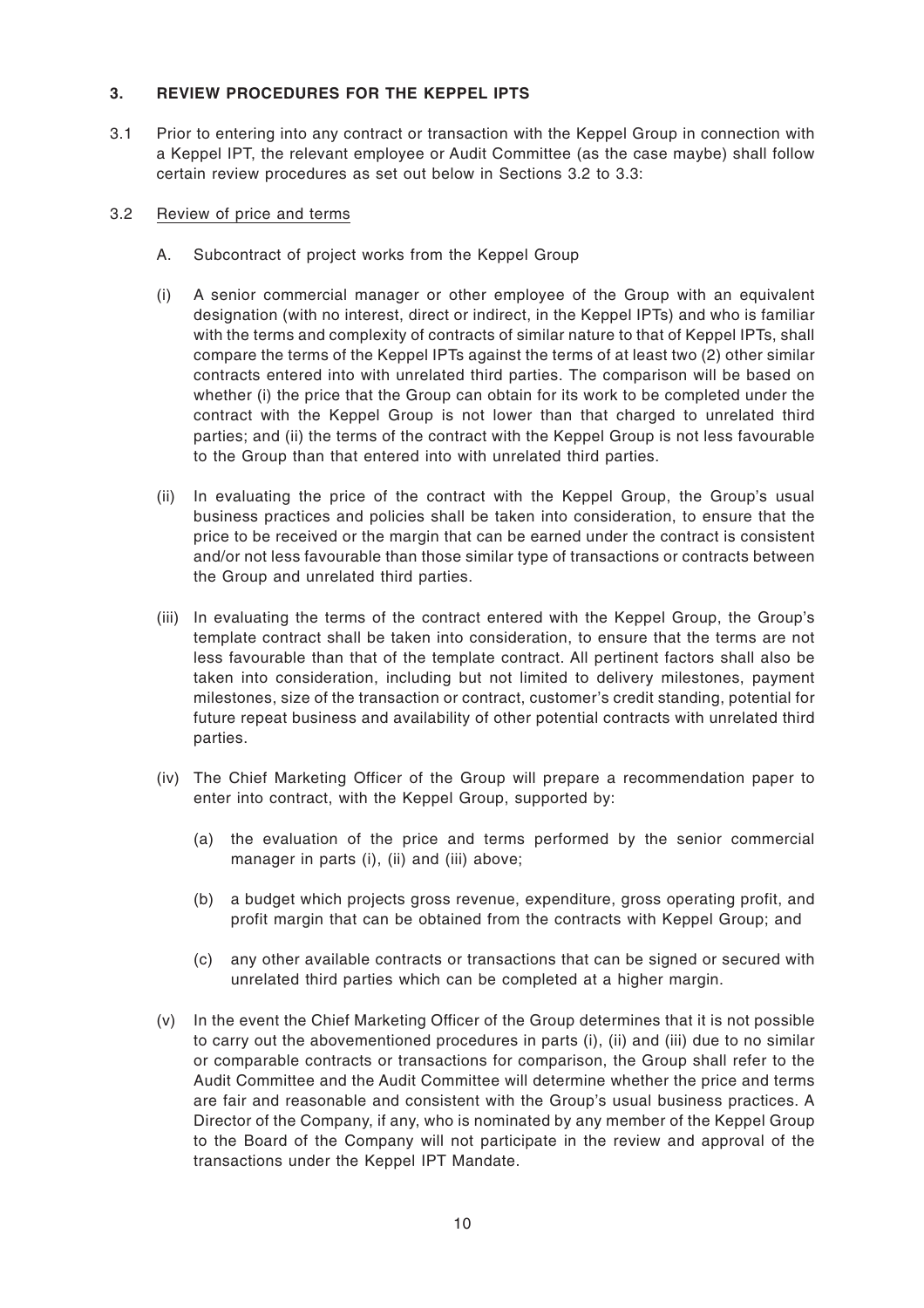- B. Subcontract of project works to the Keppel Group
- (i) A subcontracting manager or other employee of the Group with an equivalent designation (with no interest, direct or indirect, in the Keppel IPTs) and who is familiar with the terms and complexity of contracts of similar nature to that of the Keppel IPTs, shall compare the terms of the Keppel IPTs against the terms of at least two (2) other similar contracts entered into with unrelated third parties. The comparison will be based on whether (i) the price that the Group can obtain for its work to be completed under the contract with the Keppel Group is not higher than that charged by unrelated third parties; and (ii) the terms of the contract with the Keppel Group is not less favourable to the Group than that entered into with unrelated third parties.
- (ii) In evaluating the price of the contract with the Keppel Group, the Group's usual business practices and policies shall be taken into consideration, to ensure that the cost to the Group is consistent and/or not less favourable with that for similar type of transactions or contracts between the Group and unrelated third parties.
- (iii) In evaluating the terms of the contract entered with the Keppel Group, the Group's template contract shall be taken into consideration, to ensure that the terms are not less favourable than that of the template contract. All pertinent factors shall also be taken into consideration, including but not limited to ability to deliver the project on schedule, credit terms, availability of manpower, yard space and facilities to carry out the project, track record of similar project and technical capability and expertise.
- (iv) The Chief Marketing Officer will review the evaluation of the price and terms performed by the subcontracting manager or other employee of the Group with an equivalent designation (with no interest in above parts (i), (ii) and (iii)).
- (v) In the event the Chief Marketing Officer determines that it is not possible to carry out the above mentioned procedures in parts (i), (ii) and (iii) due to no similar or comparable contracts or transactions for comparison, the Group shall refer to the Audit Committee and the Audit Committee will determine whether the price and terms are fair and reasonable and consistent with the Group's usual business practices. A Director of the Company, if any, who is nominated by any member of the Keppel Group to the Board of the Company will not participate in the review and approval of the transactions under the Keppel IPT Mandate.
- C. Supply of raw materials and manpower to Keppel Group
- (i) A senior commercial manager or other employee of the Group with an equivalent designation (with no interest, direct or indirect, in the Keppel IPTs) shall compare the terms of the Keppel IPTs against the terms of at least two (2) other similar transactions entered into with unrelated third parties. The comparison will be based on whether (i) the price that the Group can charge Keppel Group is not lower than that charged to unrelated third parties; and (ii) the terms of the transaction with the Keppel Group is not less favourable to the Group than that entered into with unrelated third parties.
- (ii) In evaluating the terms of the purchase order or works order entered with the Keppel Group, the Group's prior similar purchase order or works order shall be taken into consideration, to ensure that the terms are not less favourable than such purchase order or works order. All pertinent factors shall also be taken into consideration, including but not limited to cost of raw materials and manpower, delivery milestones, customer's credit standing and timing and duration of manpower required.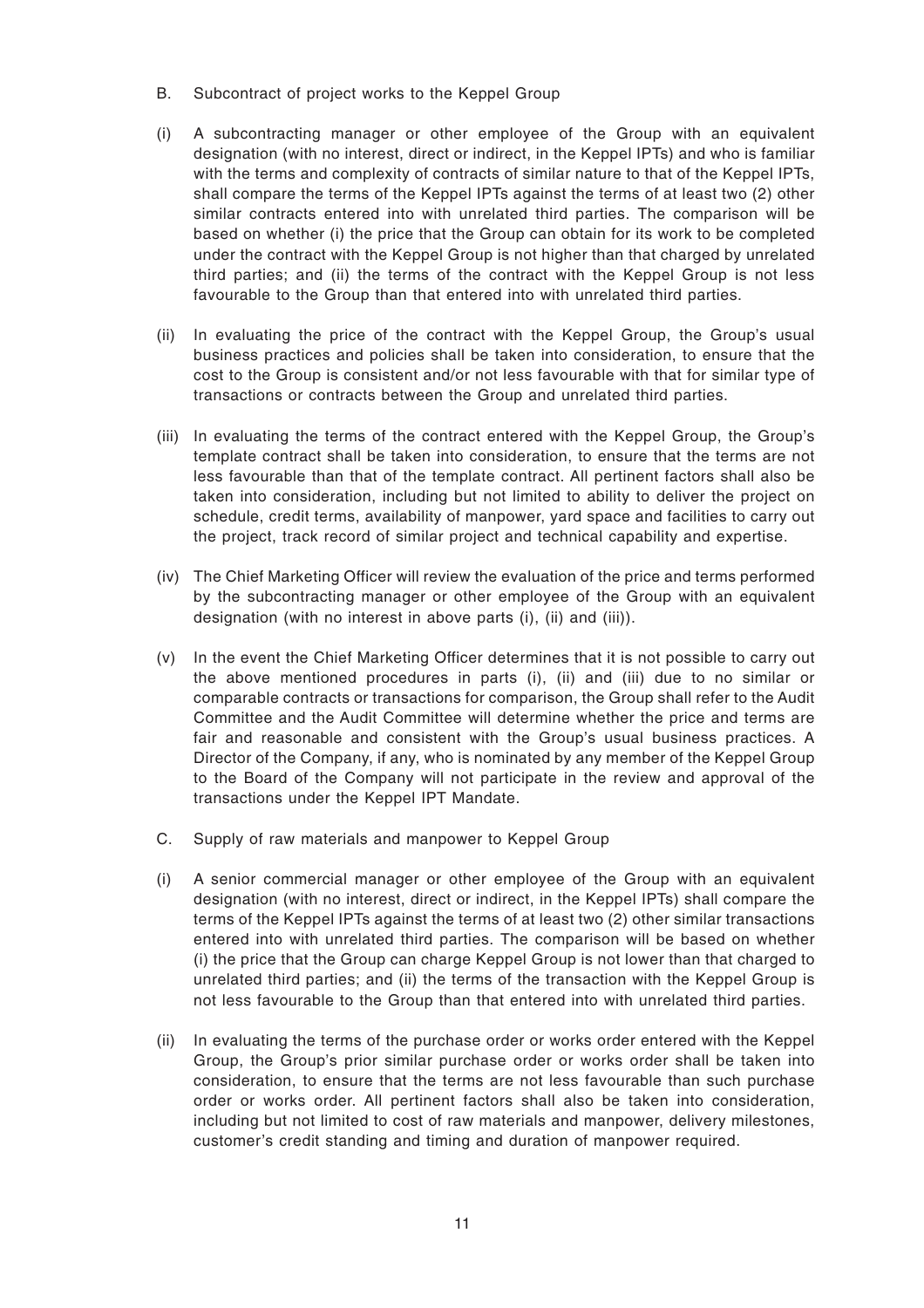- (iii) The Chief Marketing Officer of the Group will prepare a recommendation paper to enter into purchase order or works order with the Keppel Group, supported by:
	- (a) the evaluation of the price and terms performed by the senior commercial manager in above parts (i) and (ii); and
	- (b) a budget which projects gross revenue, expenditure, gross operating profit, and profit margin that can be obtained from the supply to Keppel Group.
- (iv) In the event the Chief Marketing Officer of the Group determines that it is not possible to carry out the above mentioned procedures in parts (i) and (ii) due to no similar or comparable transactions for comparison, the Group shall refer to the Audit Committee and the Audit Committee will determine whether the price and terms are fair and reasonable and consistent with the Group's usual business practices. A Director of the Company, if any, who is nominated by any member of the Keppel Group to the Board of the Company will not participate in the review and approval of the transactions under the Keppel IPT Mandate.
- D. Procurement of raw materials and manpower from Keppel Group
- (i) A subcontracting or procurement manager or other employee of the Group with an equivalent designation (with no interest, direct or indirect, in the Keppel IPTs) shall compare the terms of the Keppel IPTs against the terms of at least two (2) other similar transactions entered into with unrelated third parties. The comparison will be based on whether (i) the price that the Group can obtain from Keppel Group is not higher than that charged by unrelated third parties; and (ii) the terms of the contract with the Keppel Group is not less favourable to the Group than that entered into with unrelated third parties.
- (ii) In evaluating the terms of the purchase order or works order entered with the Keppel Group, the Group's template purchase order or works order shall be taken into consideration, to ensure that the terms are not less favourable than that of the template purchase order or works order. All pertinent factors shall also be taken into consideration, including but not limited to ability to deliver the raw materials and manpower on schedule, credit terms, quality of raw material and technical capability and expertise of manpower.
- (iii) The Chief Marketing Officer will review the evaluation of the price and terms performed by the subcontracting or procurement manager or other employee of the Group with an equivalent designation in above parts (i) and (ii).
- (iv) In the event the Chief Marketing Officer determines that it is not possible to carry out the above mentioned procedures in parts (i) and (ii) due to no similar or comparable contracts or transactions for comparison, the Group shall refer to the Audit Committee and the Audit Committee will determine whether the price and terms are fair and reasonable and consistent with the Group's usual business practices. A Director of the Company, if any, who is nominated by any member of the Keppel Group to the Board of the Company will not participate in the review and approval of the transactions under the Keppel IPT Mandate.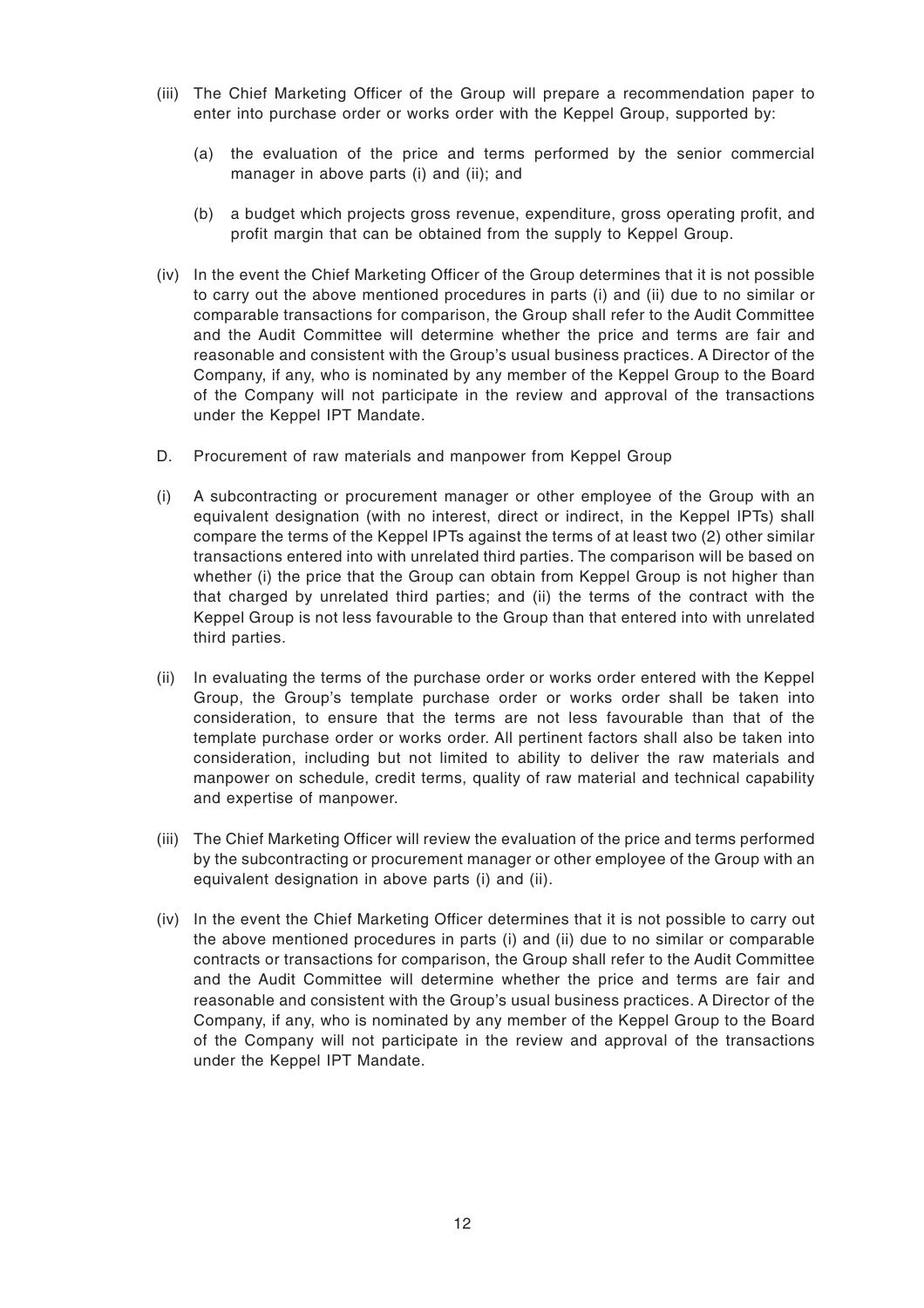- E. Rental of yard facilities to and/or from Keppel Group
- (i) A finance manager or other employee of the Group with an equivalent designation (with no interest, direct or indirect, in the Keppel IPTs) shall compare the terms of the Keppel IPTs against the prevailing market rates of similar yard facilities. The comparison will be based on whether the price and the terms of the transaction with the Keppel Group is not less favourable to the Group than that of the prevailing market rates.
- (ii) In evaluating the terms of the lease, the Group shall take into consideration all pertinent factors, including but not limited to loading capacity, availability of waterfront facilities, equipment and machineries, length and depth of waterfront facilities, timing and duration of the lease, credit terms and credit standing, as the case may be.
- (iii) The Group Financial Controller will review the evaluation of the price and terms performed by the financial manager in above parts (i) and (ii).
- (iv) In the event the Group Financial Controller determines that it is not possible to carry out the above mentioned procedures in parts (i) and (ii) due to no prevailing market rate, the Group shall refer to the Audit Committee and the Audit Committee will determine whether the price and terms are fair and reasonable and consistent with the Group's usual business practices.

A Director of the Company, if any, who is nominated by any member of the Keppel Group to the Board of the Company will not participate in the review and approval of the transactions under the Keppel IPT Mandate.

- 3.3 Other Monitoring and Review Procedures
	- A. Register of Interested Person Transactions
	- (i) The subsidiaries and associated companies of the Group are required to inform the Finance Department of any significant upcoming transactions with interested persons so as to obtain the prior approval from the Audit Committee or Independent Shareholders, and in accordance with the Keppel IPT Mandate or provisions of Chapter 9 of the Listing Manual, as the case may be.
	- (ii) The Audit Committee will designate a senior executive (with no interest, direct or indirect, in the Keppel IPTs) to maintain a register of all interested person transactions carried out with interested persons (including the Keppel Group). The register shall include all information pertinent to the evaluation of transactions entered into with the interested person (including the Keppel Group) such as, but not limited to the price or value of the contract, the budget and its basis, the key terms of the contract and supporting evidence such as similar contracts that had been used to evaluate the interested person transaction (including the Keppel IPTs). The register is subject to review by the Audit Committee on at least a half yearly basis (or whenever deemed necessary by the Audit Committee) and by external auditors on an annual basis.
	- B. Review by Audit Committee
	- (i) The internal auditor of the Group ("**Internal Auditor**") shall review all interested person transactions on a half yearly basis and present a half yearly internal audit report to the Audit Committee for review.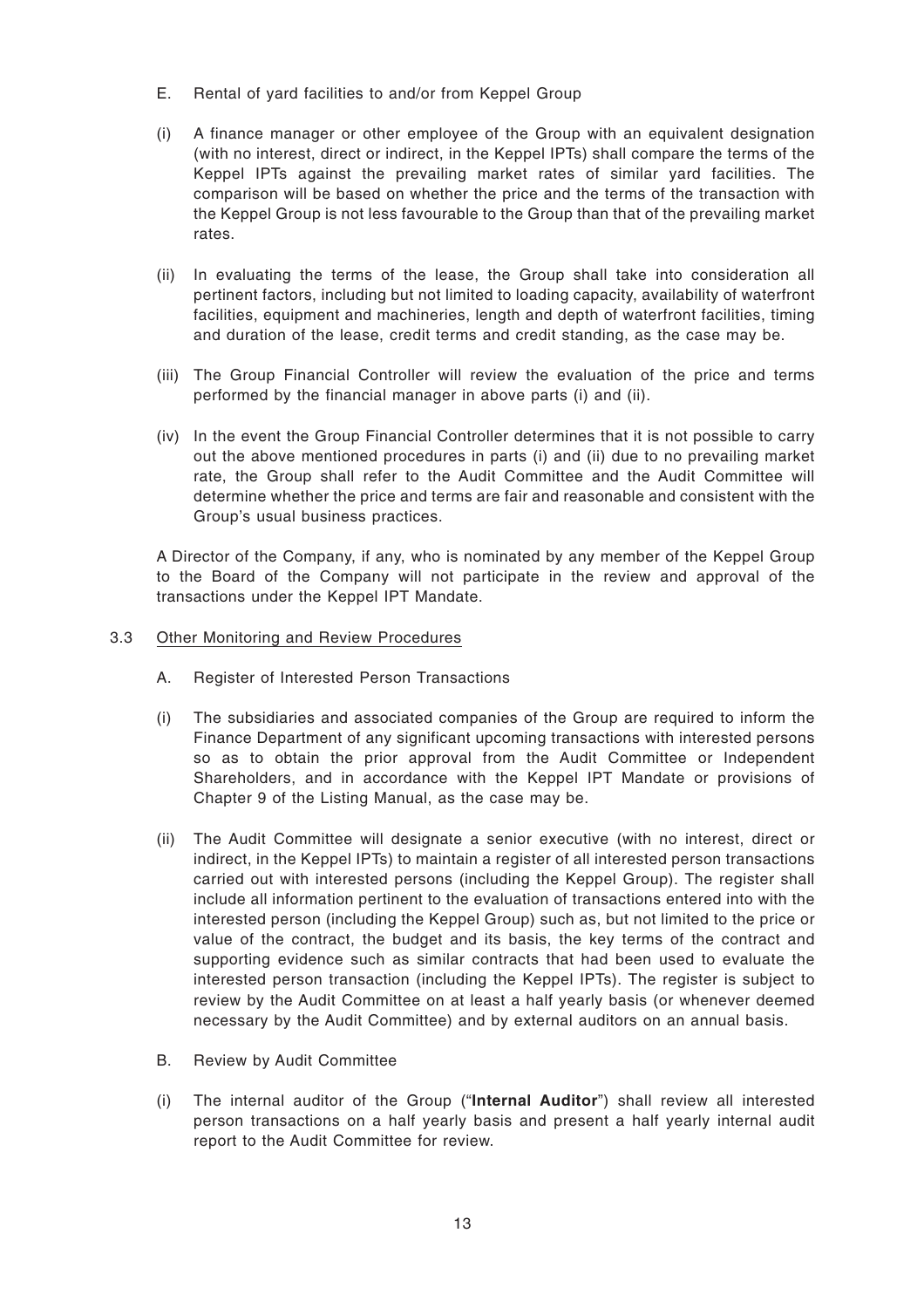- (ii) If, in reviewing the half yearly internal audit reports, or at any time that the Audit Committee is of the view that the review procedures are not sufficient or become inappropriate to ensure that the interested person transactions will be on normal commercial terms and are not prejudicial to the interests of the Company and its minority Shareholders, the Company will seek a fresh mandate from its Independent Shareholders based on new guidelines and procedures for transactions with Keppel Group. During the transition period prior to obtaining a fresh mandate from Shareholders, all transactions with Keppel Group will be subject to prior review and approval by the Audit Committee or Independent Shareholders as deemed necessary by the Listing Manual.
- (iii) In the event that a member of the Audit Committee is interested in any interested person transaction, he/she will abstain from the deliberation of the transaction to ensure that the interested person transaction will not be prejudicial to the interests of the Company and its minority Shareholders. Approval of that transaction will accordingly be undertaken by the remaining members of the Audit Committee.
- C. Review by Internal and External Auditors
- (i) As mentioned above, the Internal Auditor shall review all the interested person transactions on a half yearly basis and present a half yearly internal audit report to the Audit Committee for review. The annual internal audit plan shall also include a review of the established review procedures for the monitoring of such interested person transactions entered into during the current financial year. As part of the Company's annual audit, external auditors will review all interested person transactions with Keppel Group on an annual basis. The Internal Auditors shall report directly to the Audit Committee. The external auditors will review and confirm the interested person transactions under the notes to the financial statements.
- (ii) The Board will ensure that all disclosure, approval and other requirements on interested person transactions, including those required by prevailing legislation, the Listing Manual and accounting standards, will be complied with. In addition, such transactions will also be subject to Independent Shareholders' approval if deemed necessary by the Listing Manual.
- D. Threshold Limits

In addition to the above review procedures, the Group has strengthened its internal systems by setting the following threshold limits to its transactions, to ensure that transactions entered into between the Group and Keppel Group are on normal commercial terms and will not be prejudicial to the interests of the Company and its minority shareholders:

- (i) A "category one" interested person transaction is one where the value of the transaction or contract is in excess of 3% of the latest audited NTA of the Group; and
- (ii) A "category two" interested person transaction is one where the value of the transaction is below or equal to 3% of the latest audited NTA of the Group.

"Category two" transactions shall be reviewed and approved by the Chief Executive Officer before entry. In the event the Chief Executive Officer is interested in a "category two" transaction, such transaction shall be reviewed and approved by the Audit Committee. Save for the aforesaid instance, "category two" transactions do not require the prior review and approval of the Audit Committee before entry but shall be reviewed on a half yearly basis by the Audit Committee. "Category one" transactions must be reviewed and approved by the Audit Committee prior to entry.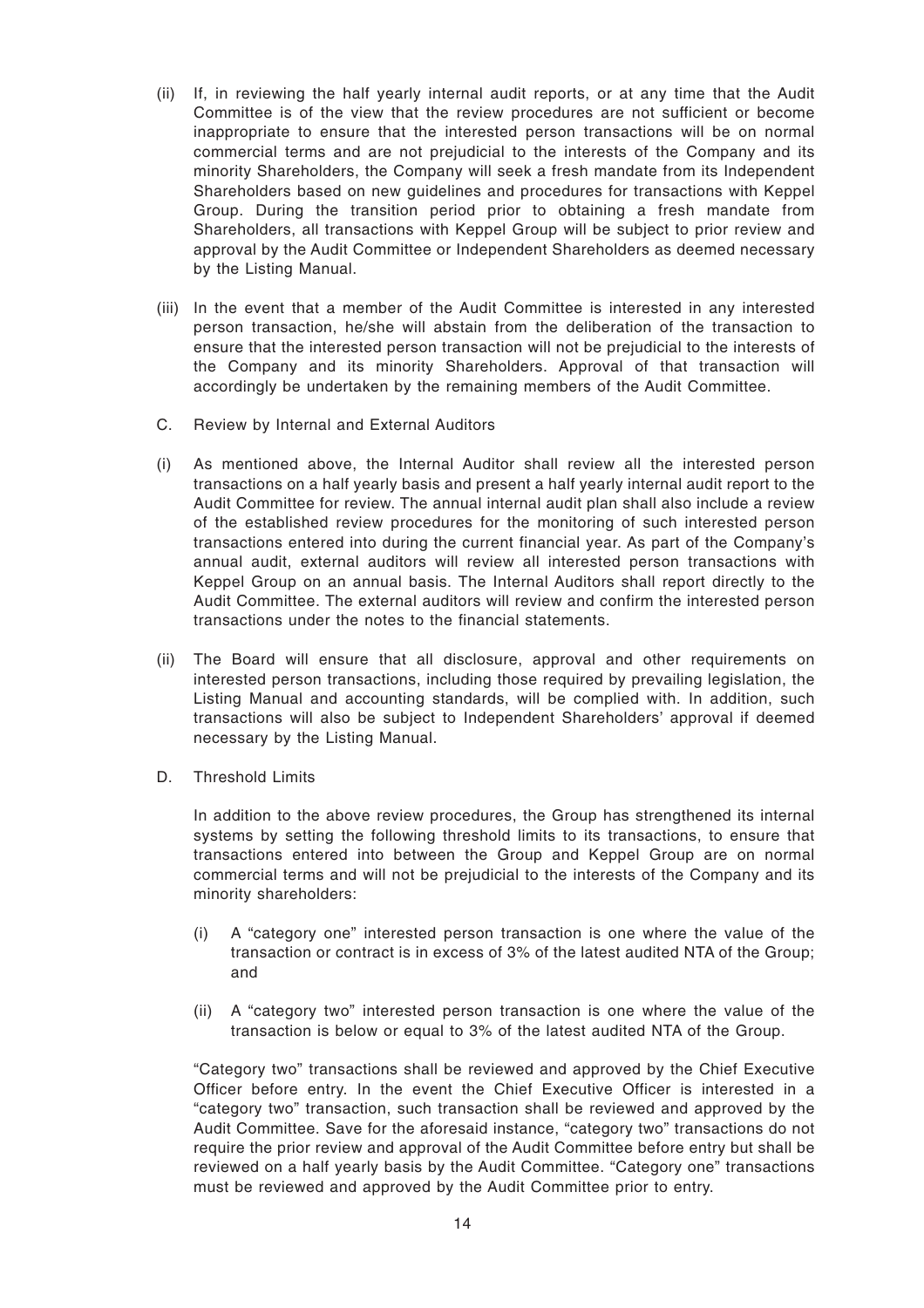A Director of the Company, if any, who is nominated by any member of the Keppel Group to the Board of the Company will not participate in the review and approval of the transactions under the Keppel IPT Mandate. Any member of the Audit Committee who is interested in any transaction under the Keppel IPT Mandate will abstain from reviewing the transaction.

Approval of the transaction with Keppel Group will accordingly be undertaken by the members of the Audit Committee.

## **4. OPINION OF THE AUDIT COMMITTEE**

A Director of the Company, if any, who is nominated by any member of the Keppel Group to the Board of the Company will not participate in the review and approval of the transactions under the Keppel IPT Mandate. Due to the low frequency and value of the interested person transactions for the past three years, the Audit Committee has resolved that going forward they shall conduct the review of the register of all Keppel IPTs on a half yearly basis instead of on a quarterly basis. In the event that the frequency and value of Keppel IPTs subsequently increases, the Audit Committee shall revert to conducting such review on a quarterly basis (or whenever deemed necessary by the Audit Committee). Save for the foregoing, the Audit Committee is satisfied that the review procedures as set out in Section 3 above have not been changed since the Keppel IPT Mandate was last approved by the Independent Shareholders at the AGM held on 25 June 2020. The Audit Committee is also of the view that the review procedures for the Keppel IPTs as well as the annual reviews made by the Audit Committee in relation thereto, are adequate to ensure that the Keppel IPTs will be transacted on normal commercial terms and will not be prejudicial to the interest of the Company and the Independent Shareholders.

To ensure that the Keppel IPTs will be conducted based on normal commercial terms and hence, will not be prejudicial to the interests of the Company and the Independent Shareholders, if during these annual reviews by the Audit Committee, the Audit Committee is of the view that the review procedures as stated in Section 3 above have become inappropriate or insufficient in view of changes to the nature of, or the manner in which, the business activities of the Company and the Group are conducted, the Company will then revert to the Independent Shareholders for a fresh mandate based on new guidelines and procedures for transactions with the Keppel Interested Persons to ensure that the Keppel IPTs will be on arms' length basis and on normal commercial terms. During the period prior to obtaining a fresh mandate from the Independent Shareholders, all Keppel IPTs will be subject to prior review and approval by the Audit Committee.

## **5. RECOMMENDATION BY THE DIRECTORS**

None of the Directors have any interest, direct and indirect, in the Keppel IPT Mandate.

The Independent Directors, having reviewed and considered the guidelines and review procedures in relation to the Keppel IPT Mandate, the rationale for and benefits of Keppel IPT Mandate, the Independent Directors are of the view that the Keppel IPT Mandate is in the best interests of the Company and recommend that the Independent Shareholders vote in favour of the resolution approving the renewal of the Keppel IPT Mandate as set out in Ordinary Resolution No. 7 under the heading "Special Business" set out in the Notice of AGM.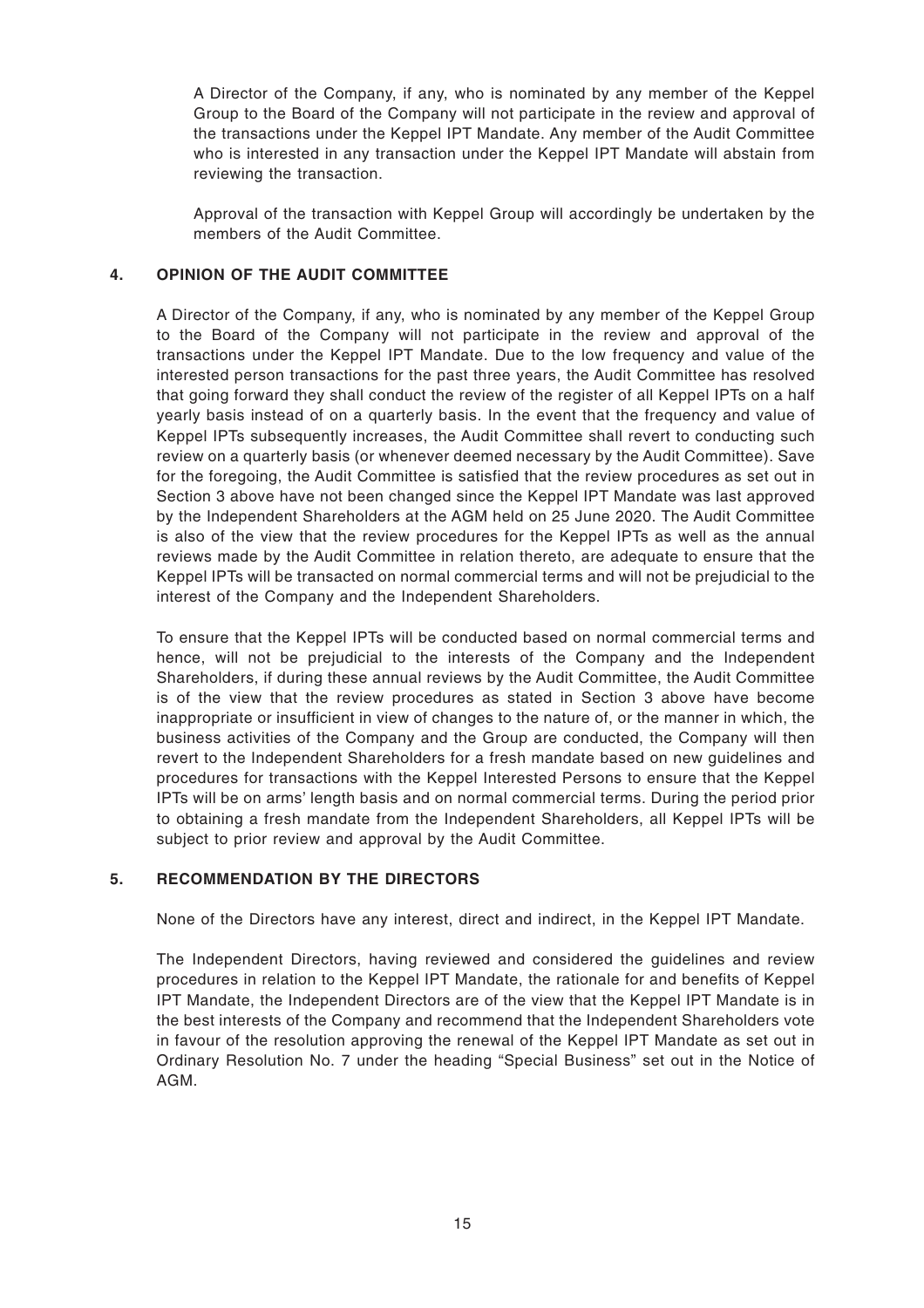## **6. ABSTENTION FROM VOTING**

KSI, any other Keppel Interested Persons and any Shareholder who is an interested person and is interested in the Keppel IPT Mandate will abstain, and will procure that each of its associates will abstain from voting in respect of each of their shareholdings in the Company on the approval for the renewal of the Keppel IPT Mandate to be proposed at the AGM and shall also not accept nominations to act as proxy, corporate representative or attorney for any Shareholder in relation to the ordinary resolutions relating to the approval for the renewal of the Keppel IPT Mandate, unless the Shareholder appointing him indicates clearly how his vote is to be cast in respect of such ordinary resolution.

## **7. INTERESTS OF DIRECTORS AND/OR SUBSTANTIAL SHAREHOLDERS**

The interests of the Directors and Substantial Shareholders in the Company on the Register of Directors' Shareholdings and the Register of Substantial Shareholders as at the Latest Practicable Date are as follows:

|                                                           | <b>Direct</b><br><b>Interest</b><br>No. of | <b>Deemed</b><br><b>Interest</b><br>No. of | Total<br><b>Interest</b><br>No. of |       |
|-----------------------------------------------------------|--------------------------------------------|--------------------------------------------|------------------------------------|-------|
| <b>Directors</b>                                          | <b>Shares</b>                              | <b>Shares</b>                              | <b>Shares</b>                      | $\%$  |
| Lim Ah Cheng                                              |                                            |                                            |                                    |       |
| Lim Tjew Yok                                              | 2,000,000                                  |                                            | 2,000,000                          | 0.20  |
| Lim Rui Ping                                              |                                            |                                            |                                    |       |
| Tan Soo Kiat                                              |                                            |                                            |                                    |       |
| Dr Ong Seh Hong                                           |                                            |                                            |                                    |       |
| Lee Kim Lian Juliana                                      |                                            |                                            |                                    |       |
| Henry Tan Song Kok                                        |                                            |                                            |                                    |       |
| Teo Boon Hwee                                             | 1,500,000                                  |                                            | 1,500,000                          | 0.15  |
| <b>Substantial Shareholders</b><br>(other than Directors) |                                            |                                            |                                    |       |
| Estate of Lim Tze Jong <sup>(1)</sup>                     | 417,776,000                                |                                            | 417,776,000                        | 40.83 |
| Lim Lie Tjing<br>@ Lim Lee Cheng <sup>(1)</sup>           |                                            | 417,776,000                                | 417,776,000                        | 40.83 |
| Lee Soo Chye <sup>(1)</sup>                               |                                            | 417,776,000                                | 417,776,000                        | 40.83 |
| KSI <sup>(2)</sup>                                        | 250,000,000                                |                                            | 250,000,000                        | 24.43 |
| $KOM^{(2)\&(3)}$                                          |                                            | 250,000,000                                | 250,000,000                        | 24.43 |
| $KCL^{(3) \& (4)}$                                        |                                            | 250,000,000                                | 250,000,000                        | 24.43 |
| Temasek Holdings (Private)<br>Limited $(4)$               |                                            | 250,000,000                                | 250,000,000                        | 24.43 |

#### **Notes:**

(1) The Estate of Lim Tze Jong has a direct interest in the 417,776,000 shares comprises of 217,776,000 shares registered under the Estate and the remaining 200,000,000 shares held through Raffles Nominees (Pte) Ltd.

The Joint Executors, Lim Lie Tjing @ Lim Lee Cheng and Lee Soo Chye are deemed interest in their capacity as Joint Executors of the Estate of Lim Tze Jong in the 417,776,000 ordinary shares in which the Estate has a direct interest in.

(2) KOM owns 100% of KSI and accordingly is deemed by virtue of Section 7(4) of the Act to have an interest in Shares held by KSI.